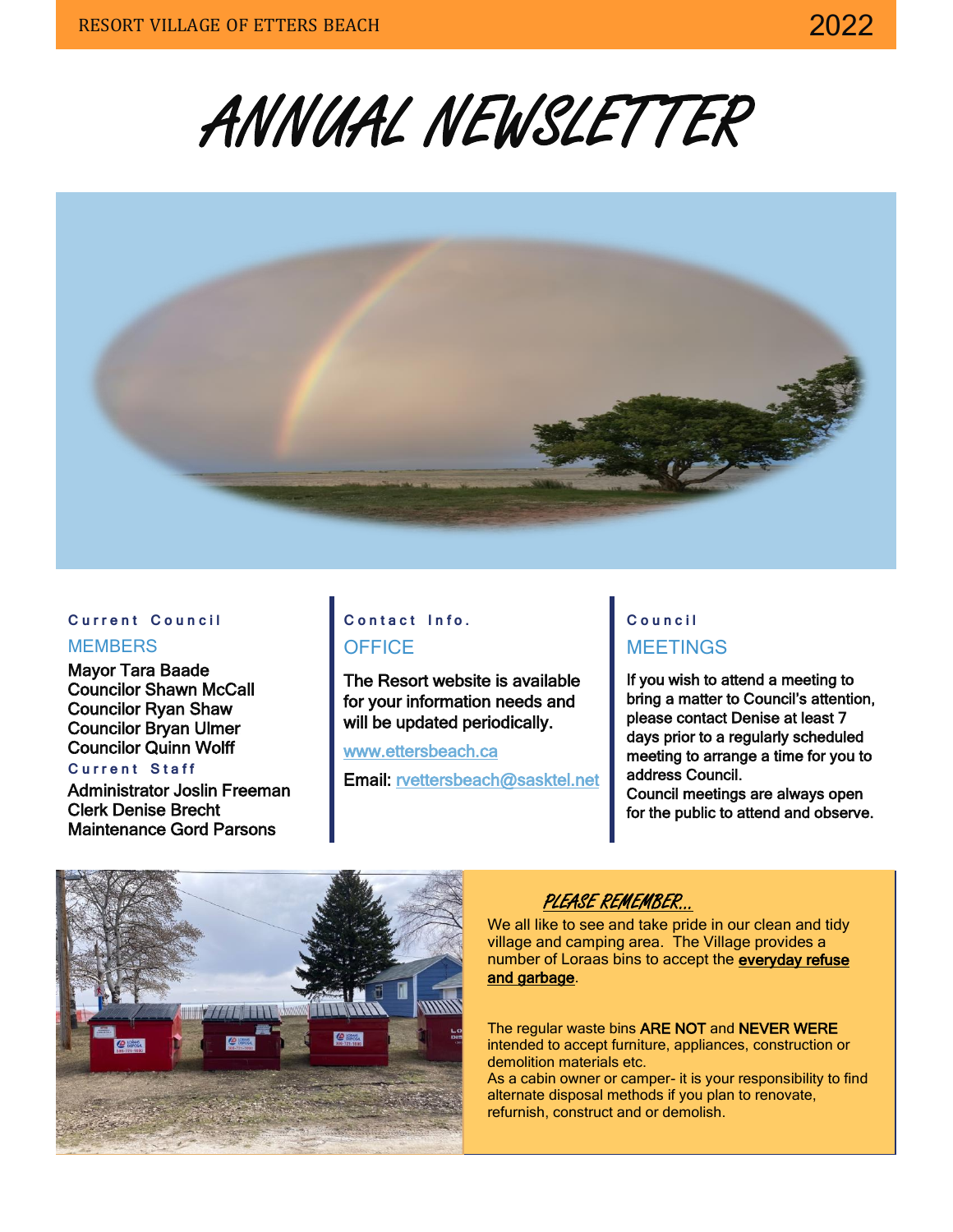### 2022 WATER USAGE SCHEDULE

A water usage schedule will be in effect for the 2022 season **beginning May 16, 2022**

#### **Based on Civic Address cabin #**

**Even #** address – water on even days of month **Odd #** address – water on odd days of month **Except Lakeshore Drive: #300 and higher** – water on even days of month

#### **Watering schedule does not apply to lots using water from personal wells!!**

Council appreciates your co-operation as we try to alleviate some of the water pressure issues experienced during peak times.





 notification of any change to this will be sent via email

# Camping Fees

Serviced Sites - \$35.00 Un-serviced sites - \$25.00 \*\*\*PLUS - reservation fee\*\*\*\*

All camping reservations are now being made through the Etters Beach online reservation system. Please visit the Village's website to access this reservation system. <https://letscamp.ca/camps/etters-beach>

Fire wood is available for purchase. Contact Gord @ 306-963-7744

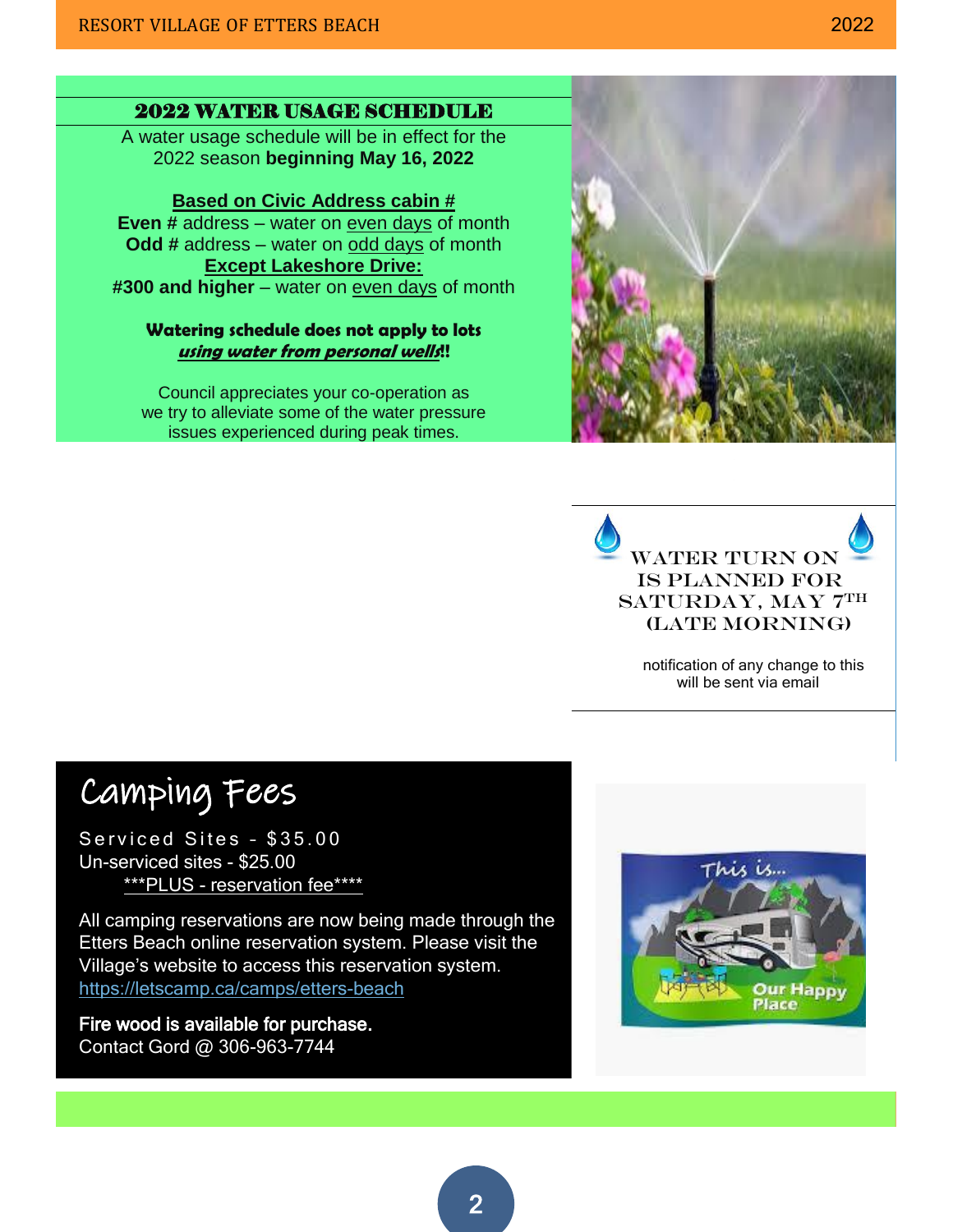# **SUMMER EMPLOYMENT**

The Resort Village will have two (2) summer jobs available for students:

1. Full-time position as assistant maintenance worker for the village and campground

2. Part-time position (with possibility for full-time) as assistant maintenance worker for the village and campground

If interested please forward resume before May 30, 2022 to: Box 301, Imperial SK S0G 1A0 or by email to: [rvettersbeach@sasktel.net](mailto:rvettersbeach@sasktel.net)

#### TREES:



Council has purchased Okanese Poplar trees and is offering 150 trees at no charge to village owners as follows:

- Available May long weekend
- Limit of 2 trees per property
- First come-first serve basis
- Pickup will be at the community hall Sat., May 21, 2022.



## ADMINISTRATION/OFFICE

The following Administration changes will take effect May 1, 2022: **Joslin Freeman - Administrator Denise Brecht - Clerk**

The office will be relocating May 1, 2022 to inside the Imperial Town Office (left side of the building) **Etters Beach will use the West entrance into the building (not main).**

 The office hours will remain at 2 day per week – please call ahead if wanting to attend the office.

#### **Phone: 306-963-2532**

**///////////////////////////////////////////////////////////////////**

## RELOCATION OF THE BURN PILE

The burn pile for the village **has been relocated** to inside the Hidden Gem property – follow the road leading onto the Hidden Gem property and keep going past the campground turn. Note that items dumped will have to be separated as per the signage.

**PLEASE WATCH FOR SIGNAGE!! /////////////////////////////////////////////////////////**

## CAMPGROUND SHOWERS

It has been brought to the attention of council that the showers within the campground are being utilized by certain village owners –

Council would like to REMIND owners that the showers within the campground are for

#### campground patrons only -

**showers are not to be used by village owners or their guests**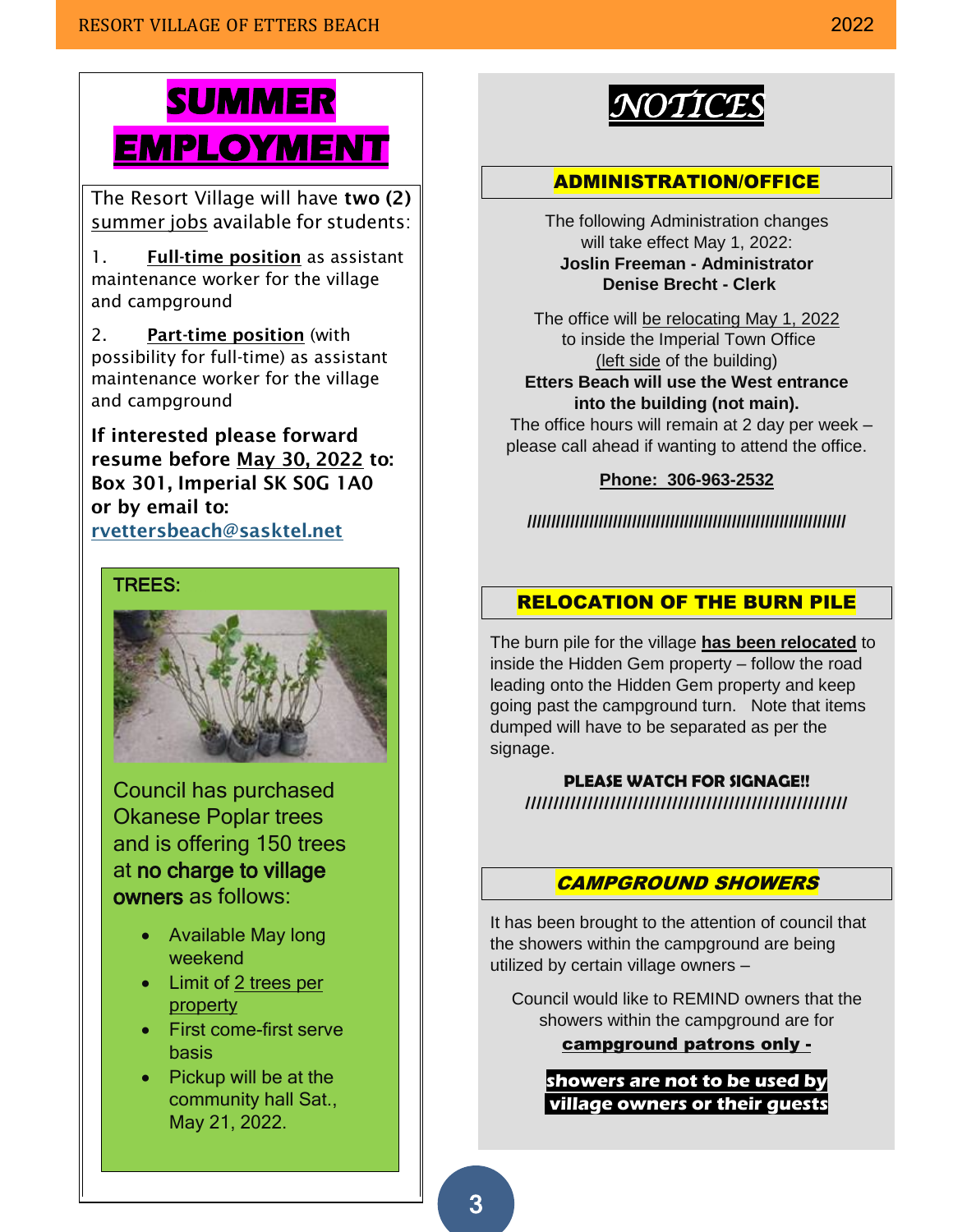### COMMUNITY HALL

Rental Rates for the Etters Beach Community Hall for 2022 are:

Daily - \$50.00 Weekend - \$100.00

We will also rent tables and chairs to residents when planning family gatherings for special occasions Rental Rates are \$5.00/table and \$2.00/chair.

\*\*A refundable deposit of \$250.00 is required from individuals at the time of obtaining the key to the hall prior to a function\*\*

To rent the Hall and/or table and chairs, please contact the office at (306)963-2532 or email rvettersbeach@sasktel.net



# Mark your calendars…

| July $1st - 4th$ | <b>Canada Day Activities &amp; Events</b>  |
|------------------|--------------------------------------------|
|                  | (Bike parade, kid's activities, fireworks) |
|                  | Slo-Pitch tournament and beer gardens      |
|                  |                                            |

- July 4<sup>th</sup> 15<sup>th</sup> Swimming Lessons & Youth Rec Program (Monday to Friday)
- July 29<sup>th</sup> -Aug 1st Beach Volleyball Tournament & Cabaret

Please follow the Etters Beach Rec page on Facebook as below to stay up to date!!



# **SWIMMING LESSONS**

LESSONS WILL RUN JULY 4-15, 2022

(weekdays only)

### Levels offered will be: Parent and Tot to level 10

As of right now there is no schedule in place for times. This will be determined once we have an indication of how many children will be taking lessons and at what levels. Generally, in years past, the highest level starts first thing in the morning (8:30 am) and each level follows after. Preschool levels are usually in the afternoon when temperatures are warmer.

Price is a flat rate (\$65.00/ child) and must be paid in full regardless of whether your child attends for the entire season.

Payment by cash/cheque only on first day of lessons) {no e-transfer}

Registration is first come first served. Space is limited so register early to reserve your spot.

If you have pre-registered with Cara Burton -no need to register again!!

Contact Marsha by email to register or with any questions: [marshamae75@gmail.com](mailto:marshamae75@gmail.com) 

NOTE – Marsha is away the first week of May and will not answer emails during that time – but will reply to inquiries once she returns.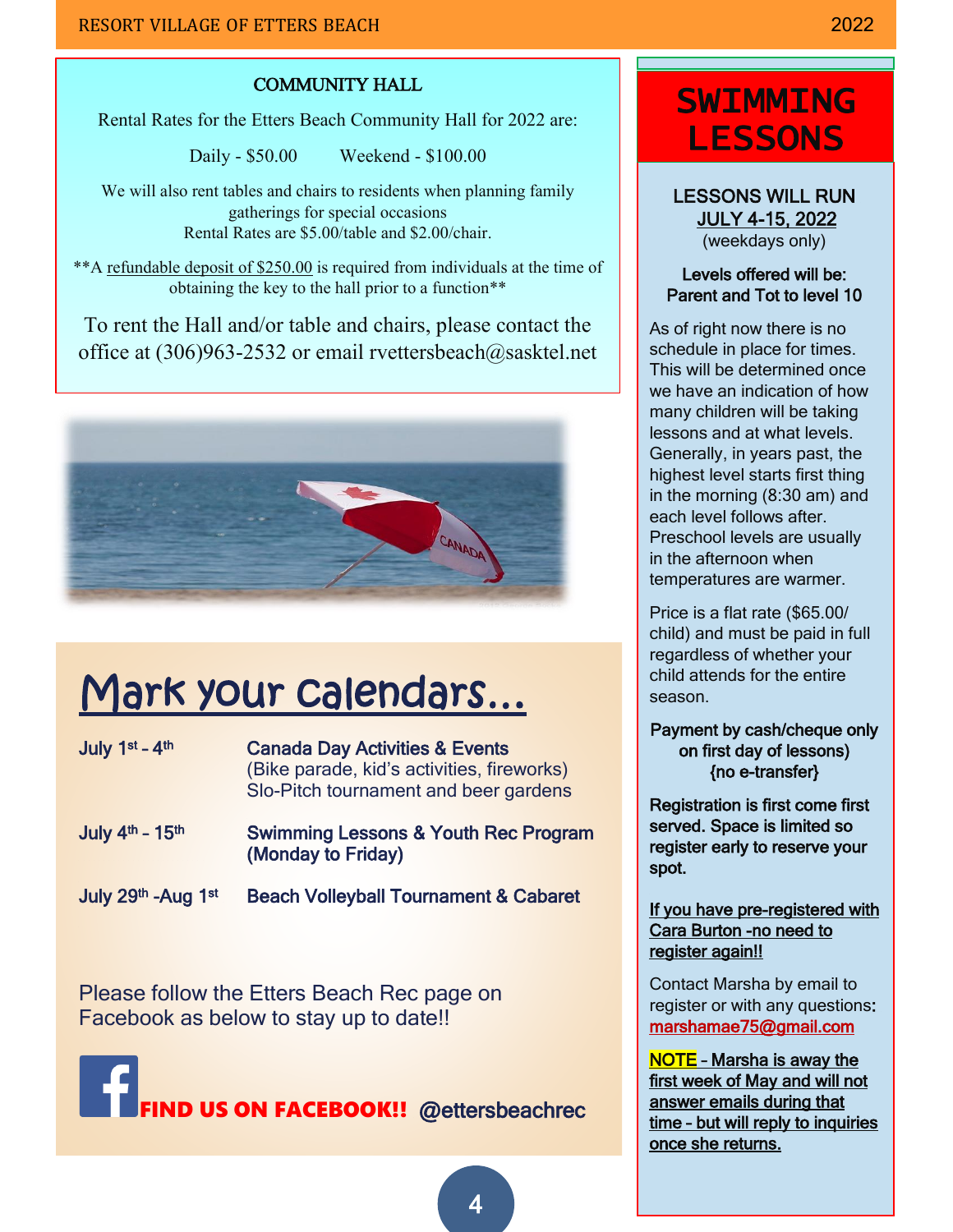#### A VOLUNTARY CONTRIBUTION BOX IS PLACED AT THE BOAT LAUNCH TO HELP ASSIST THE COMMUNITY WITH THE COST OF REPAIRS THAT MAY BE NEEDED REGARDING THE BOAT LAUNCH. CABIN OWNERS ARE NOT EXPECTED TO MAKE FURTHER CONTRIBUTIONS TO THAT INCLUDED IN YOUR TAXES.

Boat trailers must be parked in the designated area at the boat launch site. This area is for day parking and NOT long-term parking. Any trailers left outside this area will be removed by the Village Maintenance Staff and will only be returned to the owner upon payment of a fee for the removal of the trailer.

Seasonal Campers are invited to make a seasonal contribution of \$50.00 toward the cost of upgrades to the launch instead of using the contribution box by contacting the village office.

We have an area in the Etters Beach Recreation Site for storage between the boat launch and bush pile. Boat lifts and Fish Shacks may be stored there over the winter. Please be advised that anything left in this area is left at your own risk. The office requires information on items being stored in this area, the cost to store there is \$175.00 per item for non-village property owners. So please let the office know if you plan on storing an item over the winter. In the event that you do not provide this information, your item will be towed away from the area at your own expense.

#### Residents of Etters Beach can store items here for free.

Seasonal Campers are invited to use the storage area for their boats during the summer season at no cost- however storage over winter would incur storage fees.

# TAX & UTILITIES

Tax Notices are sent in June of each year following adoption of each year's budget.

#### Water Rates for 2022

Council has authorized water rates to remain the same at \$125.00.

#### Please consider paying your annual Tax and Utility billings promptly.

### PAYMENT METHODS:

- 1) Personal Cheque (current date or postdated)
- 2) On-line banking
- 3) E-Transfers
- 4) Cash Payments

Please note that all tax and water payments must be in the possession of the Administrator no later than the end of the business day on December 31, 2022. Any balances outstanding on Village records on January 1, 2023 will have a 15% late payment fee added, with no exceptions.

\*\* A DISCOUNT IS AVAILABLE ON MUNICIPAL TAXES- SEE TAX NOTICES FOR DETAILS